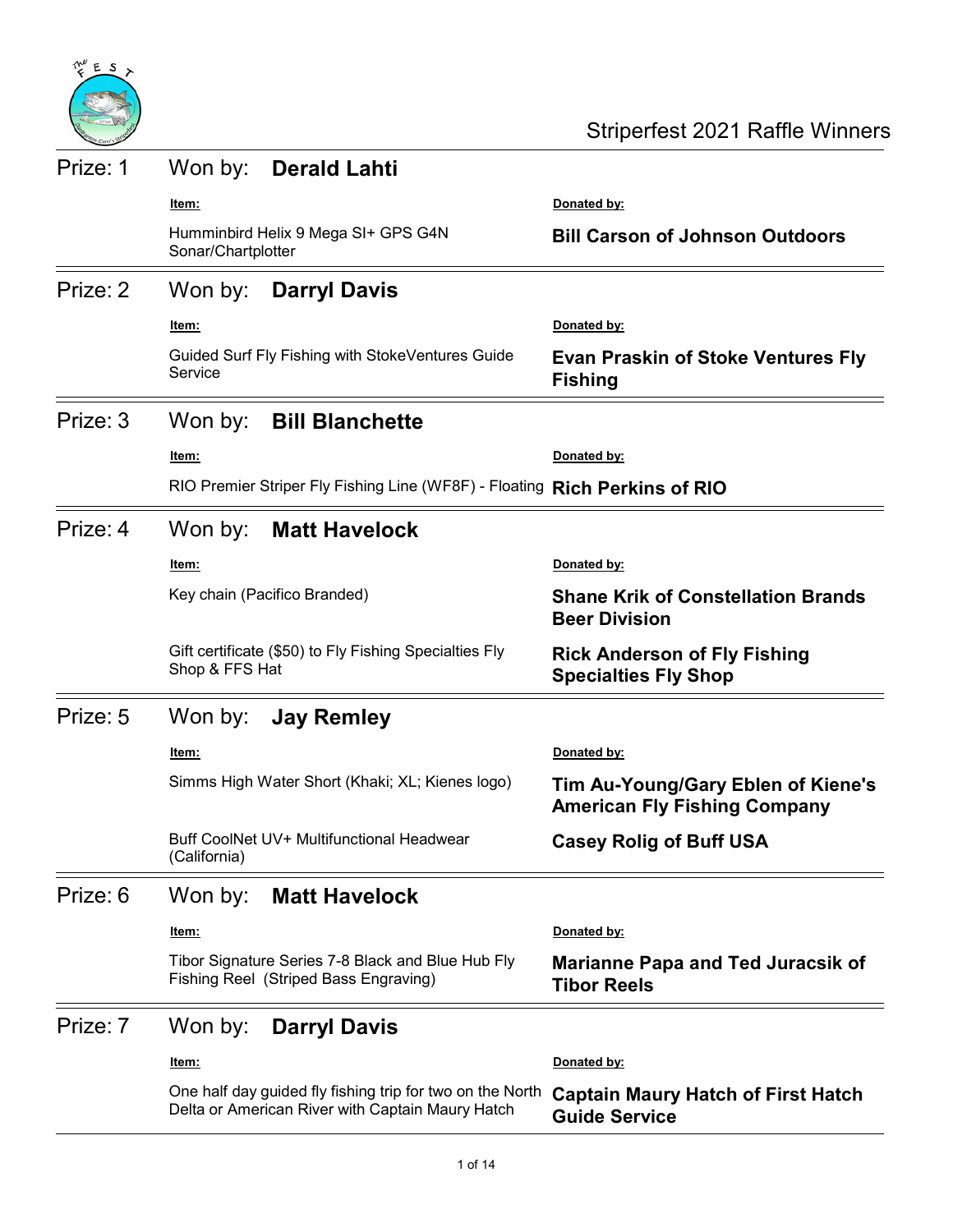

| Prize: 8  | Won by:                                                   | <b>Rob Hodgson</b>                                                                                                                                                |                                                                         |
|-----------|-----------------------------------------------------------|-------------------------------------------------------------------------------------------------------------------------------------------------------------------|-------------------------------------------------------------------------|
|           | ltem:                                                     |                                                                                                                                                                   | Donated by:                                                             |
|           |                                                           | \$100 Fly Fishing Specialties Gift Certificate                                                                                                                    | <b>Captain Mike Costello of Pacific</b><br><b>Adventures Outfitters</b> |
| Prize: 9  | Won by:                                                   | <b>Tim Anderson</b>                                                                                                                                               |                                                                         |
|           | Item:                                                     |                                                                                                                                                                   | Donated by:                                                             |
|           |                                                           | Selection of striper Fly Fishing Flies (11 ct) tied by<br>Hogan Brown; Barbless Podcast Ballcap                                                                   | Captain Hogan Brown of Hogan<br><b>Brown Fly Fishing</b>                |
| Prize: 10 | Won by:                                                   | <b>Mike Shannon</b>                                                                                                                                               |                                                                         |
|           | Item:                                                     |                                                                                                                                                                   | Donated by:                                                             |
|           |                                                           | Trout Long Sleeve T-Shirt (L); Softex - Clear Flexible<br>Coating; Zero Limit Striped Bass Decals                                                                 | <b>John Ryzanych of Icon Products</b>                                   |
|           | Buff CoolNet UV+ Multifunctional Headwear<br>(California) |                                                                                                                                                                   | <b>Casey Rolig of Buff USA</b>                                          |
|           |                                                           | NCGASA Long Sleeve T-Shirt (Black, L); Ball Cap;<br>Hoo-Rag (2 ct); Decals (2 ct)                                                                                 | <b>Captain James Stone of NCGASA</b>                                    |
| Prize: 11 | Won by:                                                   | <b>Mark Aman</b>                                                                                                                                                  |                                                                         |
|           | <u>ltem:</u>                                              |                                                                                                                                                                   | Donated by:                                                             |
|           |                                                           | Orvis Helios 3D 909-4 (Orvis' top shelf fly fishing rod)                                                                                                          | Drew Nisbet of The Orvis Company                                        |
| Prize: 12 | Won by:                                                   | <b>Matt Havelock</b>                                                                                                                                              |                                                                         |
|           | <u>ltem:</u>                                              |                                                                                                                                                                   | Donated by:                                                             |
|           |                                                           | Cal-West Custom Rods Fly Fishing Rod TBD                                                                                                                          | <b>Dennis Papike of Cal-West Custom</b><br><b>Rods</b>                  |
| Prize: 13 | Won by:                                                   | <b>Mike Shannon</b>                                                                                                                                               |                                                                         |
|           | <u>ltem:</u>                                              |                                                                                                                                                                   | Donated by:                                                             |
|           |                                                           | Selection of Just Add H20 synthetic Fly Tying Material                                                                                                            | <b>Cliff Rochester of The Fishient Group</b>                            |
| Prize: 14 | Won by:                                                   | Dave Fontaine                                                                                                                                                     |                                                                         |
|           | <u>ltem:</u>                                              |                                                                                                                                                                   | Donated by:                                                             |
|           | <b>Striped Bass Decals</b>                                | Zero Limit Striped Bass Short Sleeve T-Shirt (L, w/<br>Decal); '21 Trout Short Sleeve T-Shirt (L, Blue, w/<br>Decal); Softex - Clear Flexible Coating, Zero Limit | <b>John Ryzanych of Icon Products</b>                                   |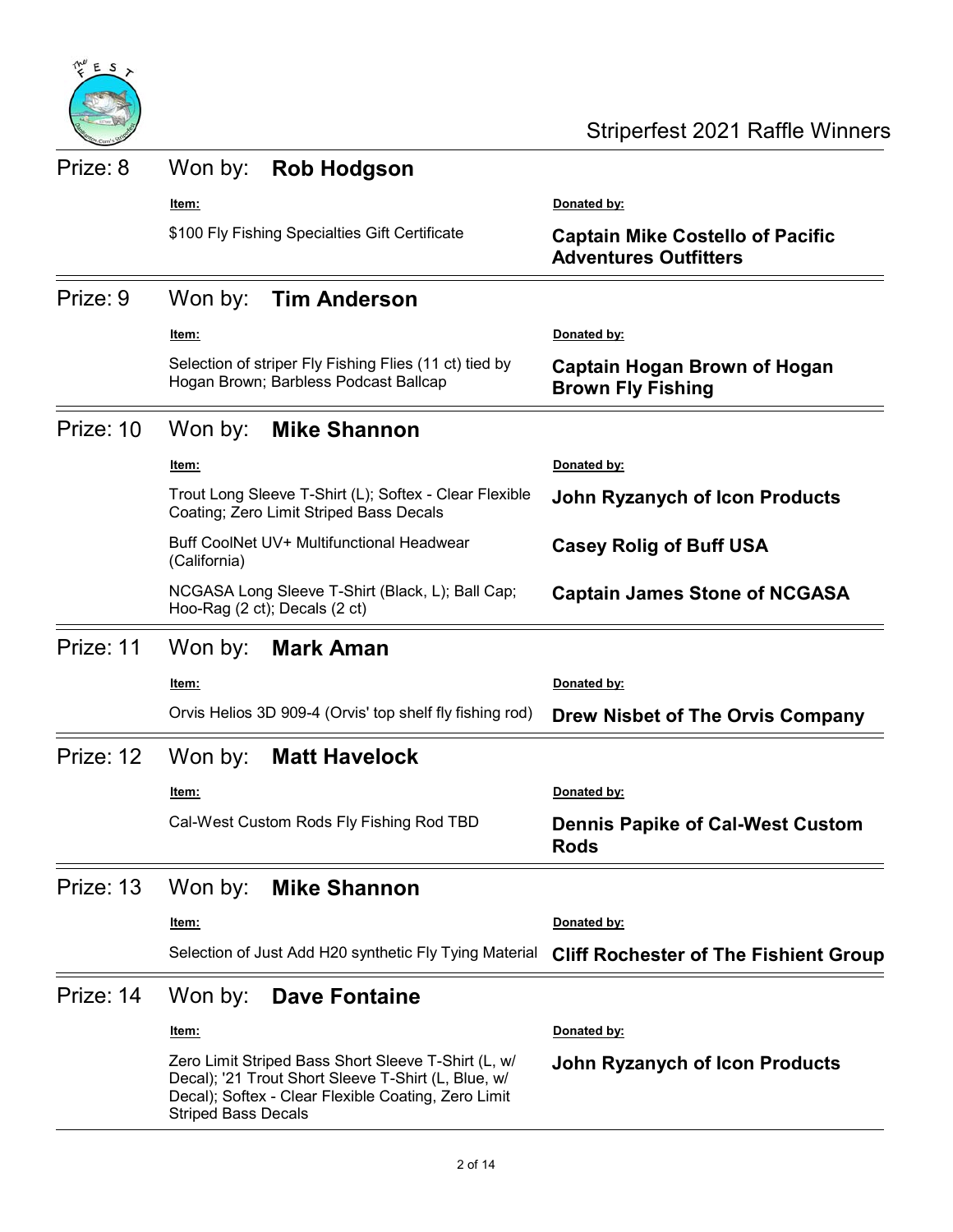

| Prize: 15 | Won by:<br>John Hodgson                                                                                                                                                                           |                                                                           |
|-----------|---------------------------------------------------------------------------------------------------------------------------------------------------------------------------------------------------|---------------------------------------------------------------------------|
|           | Item:                                                                                                                                                                                             | Donated by:                                                               |
|           | Trout Long Sleeve T-Shirt (XL); ; Softex - Clear<br>Flexible Coating; Zero Limit Striped Bass Decals                                                                                              | <b>John Ryzanych of Icon Products</b>                                     |
|           | Buff CoolNet UV+ Multifunctional Headwear<br>(California)                                                                                                                                         | <b>Casey Rolig of Buff USA</b>                                            |
|           | NCGASA Short Sleeve T-Shirt (2XL); Hoo-Rag;<br>Decals (2 ct)                                                                                                                                      | <b>Captain James Stone of NCGASA</b>                                      |
| Prize: 16 | Won by:<br>Larry Garibaldi                                                                                                                                                                        |                                                                           |
|           | <u>ltem:</u>                                                                                                                                                                                      | Donated by:                                                               |
|           | Solitude SR5 Fly Fishing Reel, 2 Spare Spools<br>(Silver), care cloths and decals                                                                                                                 | <b>Mark Vorobik of Edco, Inc.</b>                                         |
| Prize: 17 | Won by:<br><b>Jay Remley</b>                                                                                                                                                                      |                                                                           |
|           | ltem:                                                                                                                                                                                             | Donated by:                                                               |
|           | Discounted (\$300 off) guided fly fishing trip for two on<br>the Delta with Captain Steve Santucci.                                                                                               | <b>Captain Steve Santucci of Steve</b><br><b>Santucci Guide Service</b>   |
| Prize: 18 | Won by:<br><b>Tim Anderson</b>                                                                                                                                                                    |                                                                           |
|           | <u>ltem:</u>                                                                                                                                                                                      | Donated by:                                                               |
|           | Selection of Just Add H20 synthetic Fly Tying Material                                                                                                                                            | <b>Cliff Rochester of The Fishient Group</b>                              |
| Prize: 19 | Won by:<br>Jim May                                                                                                                                                                                |                                                                           |
|           | ltem:                                                                                                                                                                                             | Donated by:                                                               |
|           | Zero Limit Striped Bass Short Sleeve T-Shirt (XL, w/<br>Decal); '21 Trout Long Sleeve T-Shirt (XL, Green, w/<br>Decal); Softex - Clear Flexible Coating; Zero Limit<br><b>Striped Bass Decals</b> | <b>John Ryzanych of Icon Products</b>                                     |
| Prize: 20 | Won by:<br><b>Larry Garibaldi</b>                                                                                                                                                                 |                                                                           |
|           | Item:                                                                                                                                                                                             | Donated by:                                                               |
|           | NCGASA Long Sleeve T-Shirt (Granite, M); Ball Cap;<br>Hoo-Rag (2 ct); Decals (2 ct)                                                                                                               | <b>Captain James Stone of NCGASA</b>                                      |
|           | Simms MTH Short Sleeve Shirt (Fog; M; Kienes logo)                                                                                                                                                | Tim Au-Young/Gary Eblen of Kiene's<br><b>American Fly Fishing Company</b> |
|           | Buff CoolNet UV+ Multifunctional Headwear<br>(California)                                                                                                                                         | <b>Casey Rolig of Buff USA</b>                                            |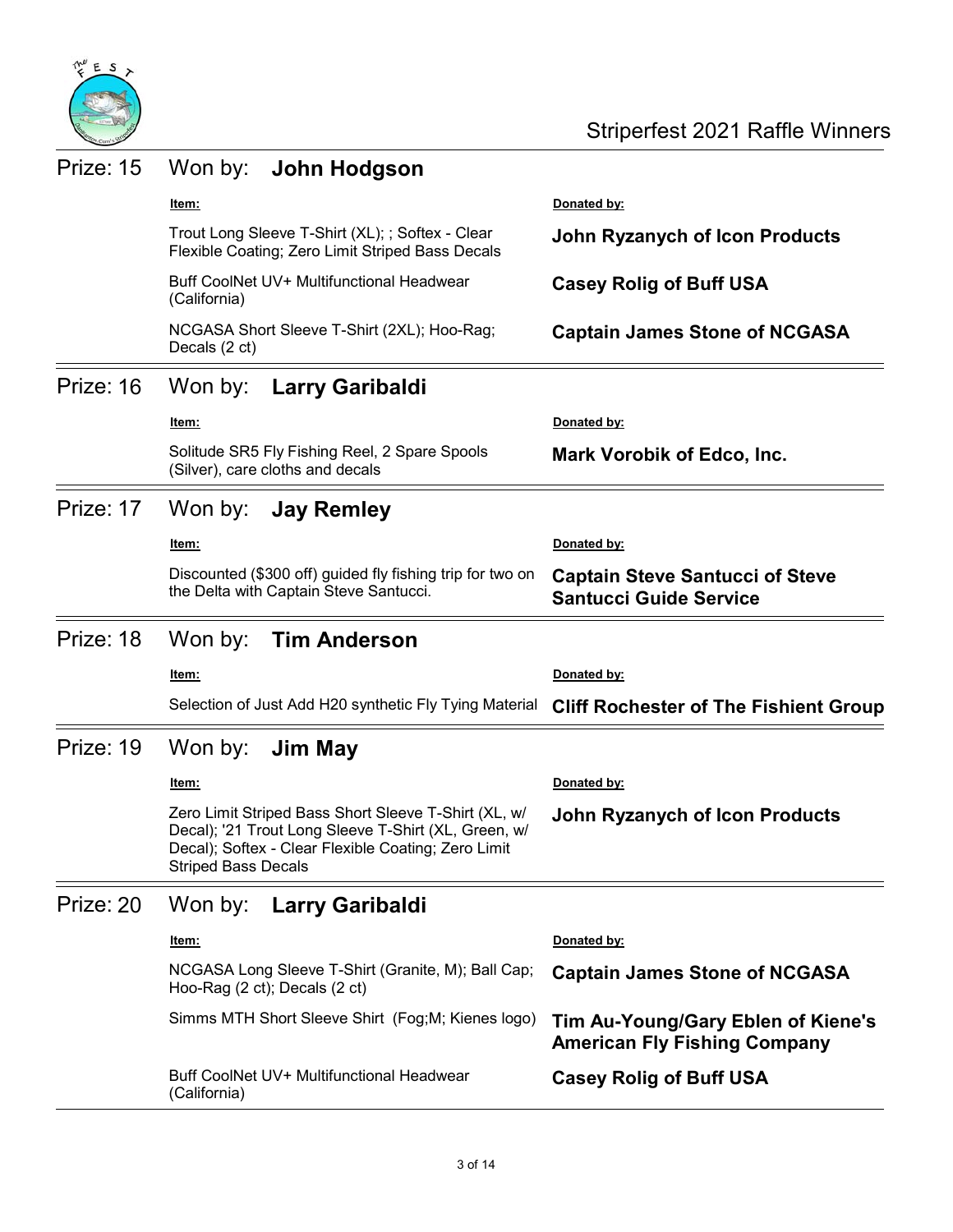

| Prize: 21 | Won by:<br><b>Matt Havelock</b>                                                                                                       |                                                                           |
|-----------|---------------------------------------------------------------------------------------------------------------------------------------|---------------------------------------------------------------------------|
|           | <u>ltem:</u>                                                                                                                          | Donated by:                                                               |
|           | Solitude SR5 Fly Fishing Reel, 2 Spare Spools (Gold),<br>care cloths and decals                                                       | <b>Mark Vorobik of Edco, Inc.</b>                                         |
| Prize: 22 | Won by:<br><b>Darryl Davis</b>                                                                                                        |                                                                           |
|           | <u>ltem:</u>                                                                                                                          | Donated by:                                                               |
|           | TFO Lefty Kreh Professional Series II Fly Fishing Rod                                                                                 | <b>Nigel Robson</b>                                                       |
| Prize: 23 | Won by:<br><b>Mark Aman</b>                                                                                                           |                                                                           |
|           | <u>ltem:</u>                                                                                                                          | Donated by:                                                               |
|           | Selection of Just Add H20 synthetic Fly Tying Material                                                                                | <b>Cliff Rochester of The Fishient Group</b>                              |
| Prize: 24 | Won by:<br><b>Craig Dennis</b>                                                                                                        |                                                                           |
|           | <u>ltem:</u>                                                                                                                          | Donated by:                                                               |
|           | Pacifico Swag (Buff, 2 ct; Grizzly Gear Grip Can<br>Cooler, 2 ct; Key Chain)                                                          | <b>Shane Krik of Constellation Brands</b><br><b>Beer Division</b>         |
| Prize: 25 | Won by:<br><b>Derald Lahti</b>                                                                                                        |                                                                           |
|           | <u>ltem:</u>                                                                                                                          | Donated by:                                                               |
|           | Buff CoolNet UV+ Multifunctional Headwear<br>(California)                                                                             | <b>Casey Rolig of Buff USA</b>                                            |
|           | Simms MTH Short Sleeve Shirt (Fog; L; Kienes logo)                                                                                    | Tim Au-Young/Gary Eblen of Kiene's<br><b>American Fly Fishing Company</b> |
|           | <b>NCGASA Ball Cap</b>                                                                                                                | <b>Captain James Stone of NCGASA</b>                                      |
|           | Prize: 26 Won by: Loretta Strickland                                                                                                  |                                                                           |
|           | <u>ltem:</u>                                                                                                                          | Donated by:                                                               |
|           | Vintage Sea Level Extreme Fly Fishing Rod 8 wt,<br>7'11", 4-pc                                                                        | <b>Captain Bill Blanton of Fly Fish the</b><br><b>Glades</b>              |
| Prize: 27 | Won by:<br><b>Bill Matthews</b>                                                                                                       |                                                                           |
|           | <u>ltem:</u>                                                                                                                          | Donated by:                                                               |
|           | One half day guided fly fishing (up to 2 people) Bishop<br>to Bridgeport, CA with guide, Eric 'Otis' Hein. Exp.<br>December 31, 2022. | <b>Eric Hein</b>                                                          |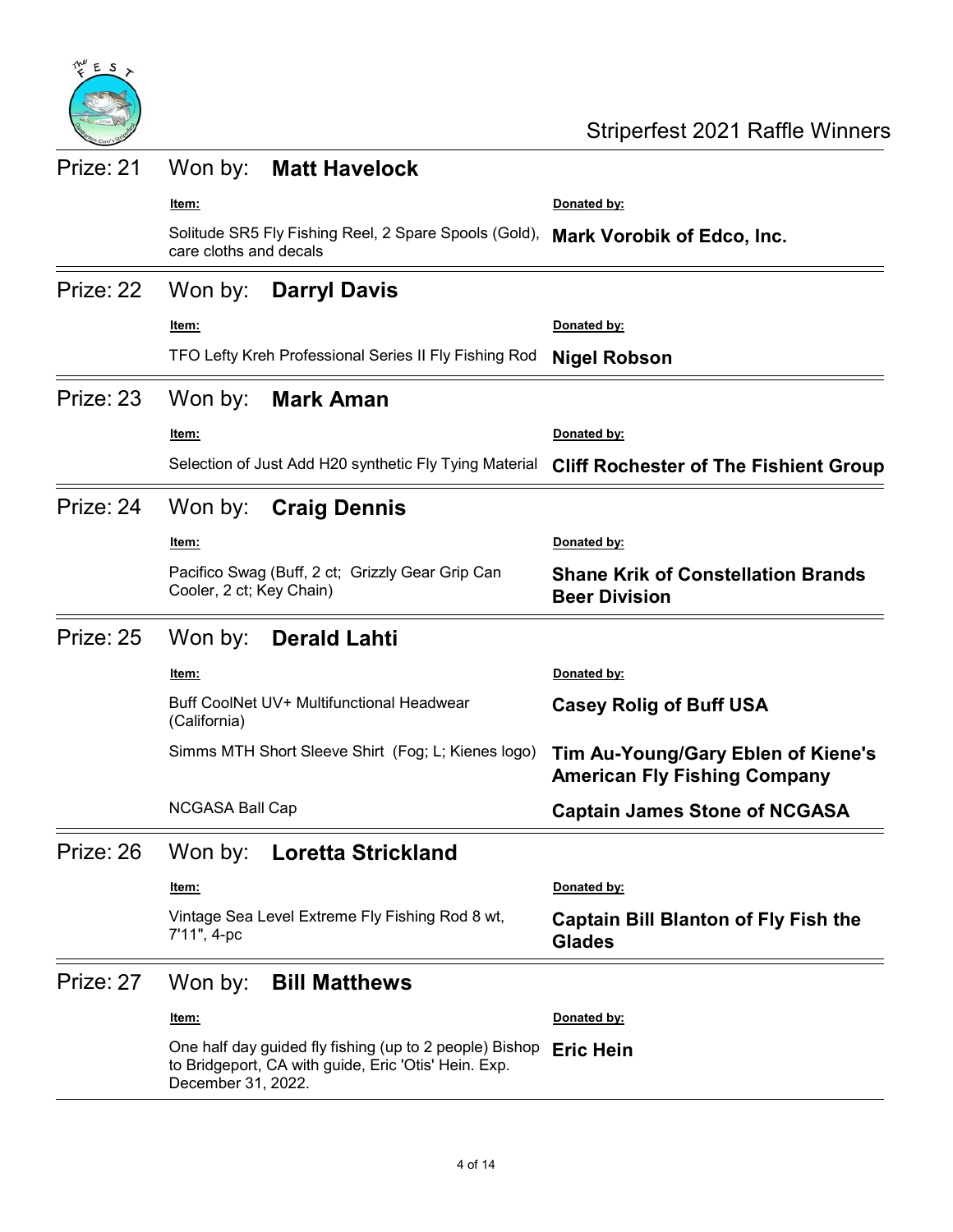

| Prize: 28 | Won by:                    | <b>Matt Havelock</b>                                                                                         |                                                                           |
|-----------|----------------------------|--------------------------------------------------------------------------------------------------------------|---------------------------------------------------------------------------|
|           | ltem:                      |                                                                                                              | Donated by:                                                               |
|           |                            | Selection of Just Add H20 synthetic Fly Tying Material                                                       | <b>Cliff Rochester of The Fishient Group</b>                              |
| Prize: 29 | Won by:                    | <b>Bill Matthews</b>                                                                                         |                                                                           |
|           | ltem:                      |                                                                                                              | Donated by:                                                               |
|           |                            | John Quigley's Twisted Leader package (2 ct)                                                                 | <b>John Quigley</b>                                                       |
|           | Flies                      | Assortment of Delta Bass Bugs Popper Fly Fishing                                                             | <b>Bradley Pultz of Delta Bass Bugs</b>                                   |
| Prize: 30 | Won by:                    | <b>Doug Eberhardt</b>                                                                                        |                                                                           |
|           | Item:                      |                                                                                                              | Donated by:                                                               |
|           | Decals (2 ct)              | NCGASA Short Sleeve T-Shirt (2XL); Hoo-Rag;                                                                  | <b>Captain James Stone of NCGASA</b>                                      |
|           | logo) and Kiene's Ball Cap | Simms MTH Short Sleeve Shirt (Fog; XL; Kienes                                                                | Tim Au-Young/Gary Eblen of Kiene's<br><b>American Fly Fishing Company</b> |
|           | (California)               | Buff CoolNet UV+ Multifunctional Headwear                                                                    | <b>Casey Rolig of Buff USA</b>                                            |
| Prize: 31 | Won by:                    | <b>Rich Crook</b>                                                                                            |                                                                           |
|           | ltem:                      |                                                                                                              | Donated by:                                                               |
|           | Blanton!                   | One day fishing trip with The Man Himself, Dan                                                               | <b>Dan Blanton</b>                                                        |
| Prize: 32 | Won by:                    | <b>Hugh Levine</b>                                                                                           |                                                                           |
|           | <u>ltem:</u>               |                                                                                                              | Donated by:                                                               |
|           | Line, Leader)              | Echo Traverse Kit Fly Fishing Outfit (8 wt, Rod, Reel,                                                       | Tim Rajeff of Rajeff Sports LLC                                           |
| Prize: 33 | Won by:                    | <b>Darryl Davis</b>                                                                                          |                                                                           |
|           | <u>ltem:</u>               |                                                                                                              | Donated by:                                                               |
|           | Captain's Hat (Tan)        | Sage Logo Hoodie (Navy; XL) and Sage Logo                                                                    | <b>Rich Perkins of Sage</b>                                               |
| Prize: 34 | Won by:                    | <b>Doug Eberhardt</b>                                                                                        |                                                                           |
|           | Item:                      |                                                                                                              | Donated by:                                                               |
|           | Box                        | Unique Assortment (18 ct) of Steve Potter's Hand<br>Tied Fly Fishing Flies in a Cliff's Bugger Beast Jr. Fly | <b>Steve Potter</b>                                                       |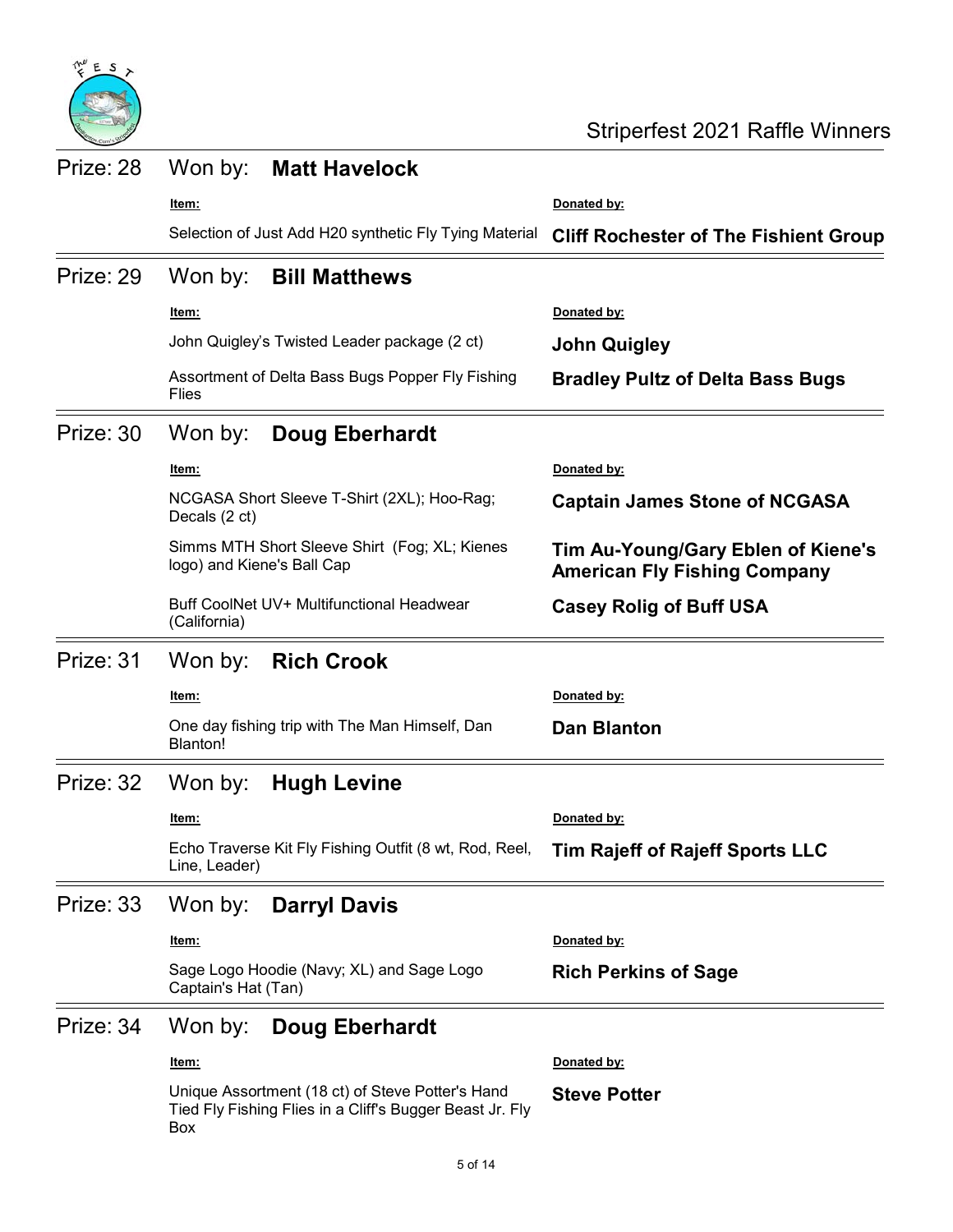

| Prize: 34 | Won by:<br><b>Doug Eberhardt</b>                                                                                 |                                                                           |
|-----------|------------------------------------------------------------------------------------------------------------------|---------------------------------------------------------------------------|
|           | ltem:                                                                                                            | Donated by:                                                               |
|           | John Quigley's Twisted Leader package (2 ct)                                                                     | <b>John Quigley</b>                                                       |
| Prize: 35 | Won by:<br><b>Rich Crook</b>                                                                                     |                                                                           |
|           | <u>ltem:</u>                                                                                                     | Donated by:                                                               |
|           | Simms MTH Short Sleeve Shirt (Fog; XL; Kienes<br>logo) and Kiene's Ball Cap                                      | Tim Au-Young/Gary Eblen of Kiene's<br><b>American Fly Fishing Company</b> |
|           | Corbina Diaries, written by and signed by Al<br>Quattrocchi                                                      | Al Quattrocchi of Tornado Creative                                        |
| Prize: 36 | Won by:<br><b>Loretta Strickland</b>                                                                             |                                                                           |
|           | <u>ltem:</u>                                                                                                     | Donated by:                                                               |
|           | One full day (8hrs.) of guided fly fishing on the Feather<br>River for fall/spring steelhead with Ryan Johnston. | <b>Captain Ryan Johnston of RJ's Fly</b><br><b>Trips</b>                  |
| Prize: 37 | Won by:<br><b>Mark Aman</b>                                                                                      |                                                                           |
|           | <u>ltem:</u>                                                                                                     | Donated by:                                                               |
|           | Costa Del Mar Rinconcito Sunglasses (Atlantic Blue<br>Grey, Silver Mirror 580P)                                  | <b>Chris Schultz of Costa Del Mar</b>                                     |
| Prize: 38 | Won by:<br><b>Andrew Slade</b>                                                                                   |                                                                           |
|           | <u>ltem:</u>                                                                                                     | <u>Donated by:</u>                                                        |
|           | Custom Granite Fly Tying Vise Pedestal Base                                                                      | <b>Lee Rice</b>                                                           |
| Prize: 39 | <b>Matt Havelock</b><br>Won by:                                                                                  |                                                                           |
|           | Item:                                                                                                            | Donated by:                                                               |
|           | John Quigley's Twisted Leader package (2 ct)                                                                     | <b>John Quigley</b>                                                       |
|           | Simms Dry Creek Gear Pouch (4L Riparian Camo)                                                                    | <b>John Sherman of Simms Fishing</b><br><b>Products</b>                   |
| Prize: 40 | Won by:<br><b>Loretta Strickland</b>                                                                             |                                                                           |
|           | <u>ltem:</u>                                                                                                     | Donated by:                                                               |
|           | Chain Nose Pliers (Surgical Stainless Steel, 6-in,<br>w/Side Cutter, Foam Grips)                                 | <b>Steve Fournier of Dr. Slick</b>                                        |
|           | Corbina Diaries, written by and signed by Al<br>Quattrocchi                                                      | Al Quattrocchi of Tornado Creative                                        |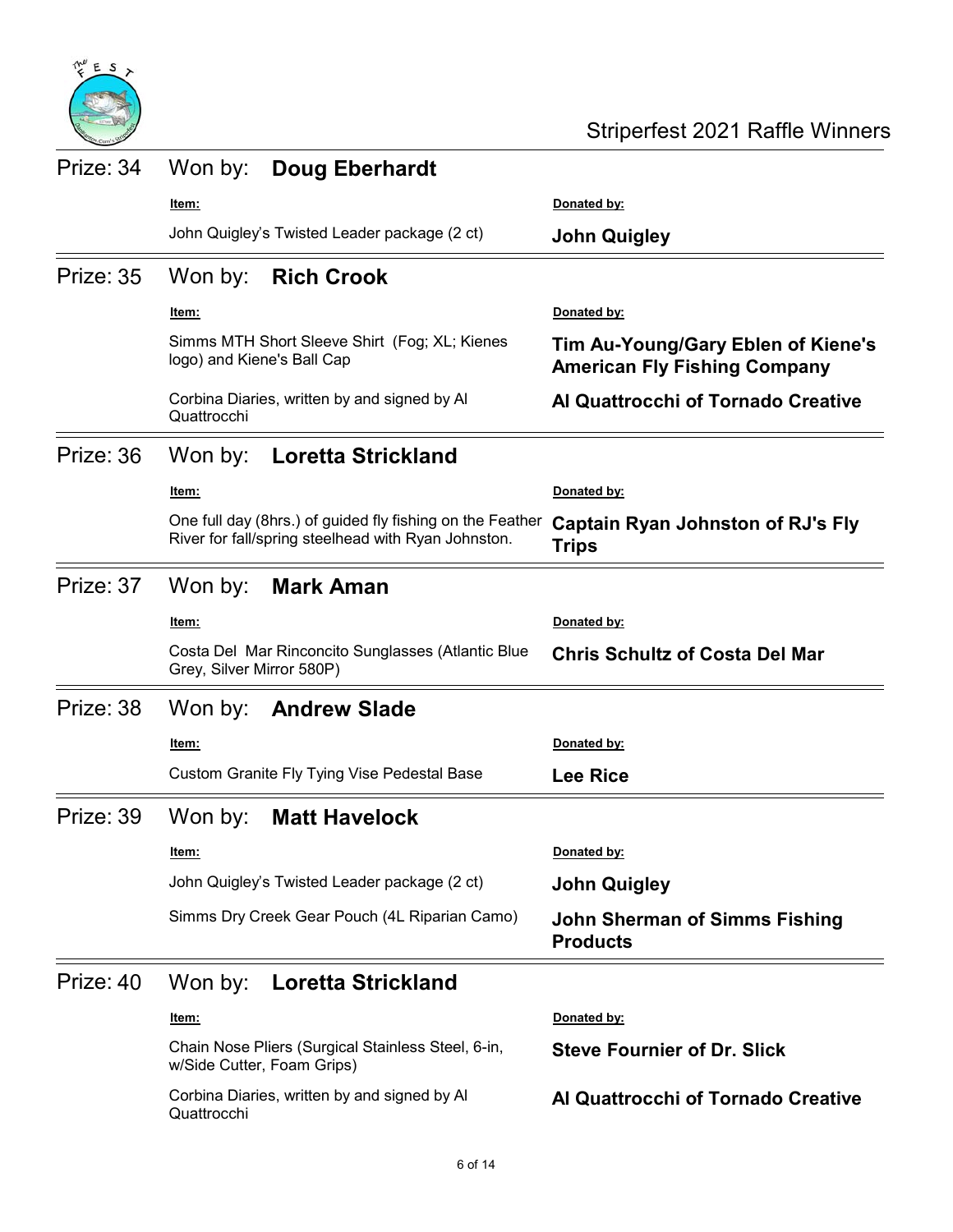

| Prize: 40 | Won by:       | <b>Loretta Strickland</b>                                                                                      |                                                                   |
|-----------|---------------|----------------------------------------------------------------------------------------------------------------|-------------------------------------------------------------------|
|           | ltem:         |                                                                                                                | Donated by:                                                       |
|           | Decals (2 ct) | NCGASA Short Sleeve T-Shirt (2XL); Hoo-Rag;                                                                    | <b>Captain James Stone of NCGASA</b>                              |
| Prize: 41 | Won by:       | <b>Hugh Levine</b>                                                                                             |                                                                   |
|           | <u>ltem:</u>  |                                                                                                                | Donated by:                                                       |
|           | Chuck Ragan!  | Guided fly fishing trip on the Lower Yuba, Feather,<br>Sacramento rivers or the foothill lakes with Headliner, | <b>Captain Chuck Ragan of Chuck</b><br><b>Ragan Fly Fishing</b>   |
| Prize: 42 | Won by:       | Steve Potter                                                                                                   |                                                                   |
|           | <u>ltem:</u>  |                                                                                                                | Donated by:                                                       |
|           |               | Original Pleskünas designed stripping bucket (12"x26") Captain Noel de Guzman of                               | <b>IAmFlyFishing.Com</b>                                          |
| Prize: 43 | Won by:       | <b>Charles Kadish</b>                                                                                          |                                                                   |
|           | Item:         |                                                                                                                | Donated by:                                                       |
|           |               | Selection of Just Add H20 synthetic Fly Tying Material                                                         | <b>Cliff Rochester of The Fishient Group</b>                      |
| Prize: 44 | Won by:       | <b>Mike Shannon</b>                                                                                            |                                                                   |
|           | ltem:         |                                                                                                                | Donated by:                                                       |
|           |               | Custom Striperfest laser etched fly box (bamboo)                                                               | <b>Patrick Pickerell</b>                                          |
|           | Decals (2 ct) | NCGASA Short Sleeve T-Shirt (2XL); Hoo-Rag;                                                                    | <b>Captain James Stone of NCGASA</b>                              |
|           |               | John Quigley's Twisted Leader package (2 ct)                                                                   | <b>John Quigley</b>                                               |
| Prize: 45 | Won by:       | <b>Rich Crook</b>                                                                                              |                                                                   |
|           | ltem:         |                                                                                                                | Donated by:                                                       |
|           |               | Grizzly 40 Cooler (Pacifico Branded)                                                                           | <b>Shane Krik of Constellation Brands</b><br><b>Beer Division</b> |
| Prize: 46 | Won by:       | Dave Ahre                                                                                                      |                                                                   |
|           | ltem:         |                                                                                                                | Donated by:                                                       |
|           |               | Guided Fly Fishing Trip on the American River or<br>California Delta with Captain Toby Uppinghouse             | <b>Captain Toby Uppinghouse of</b><br><b>Edgewater Outfitters</b> |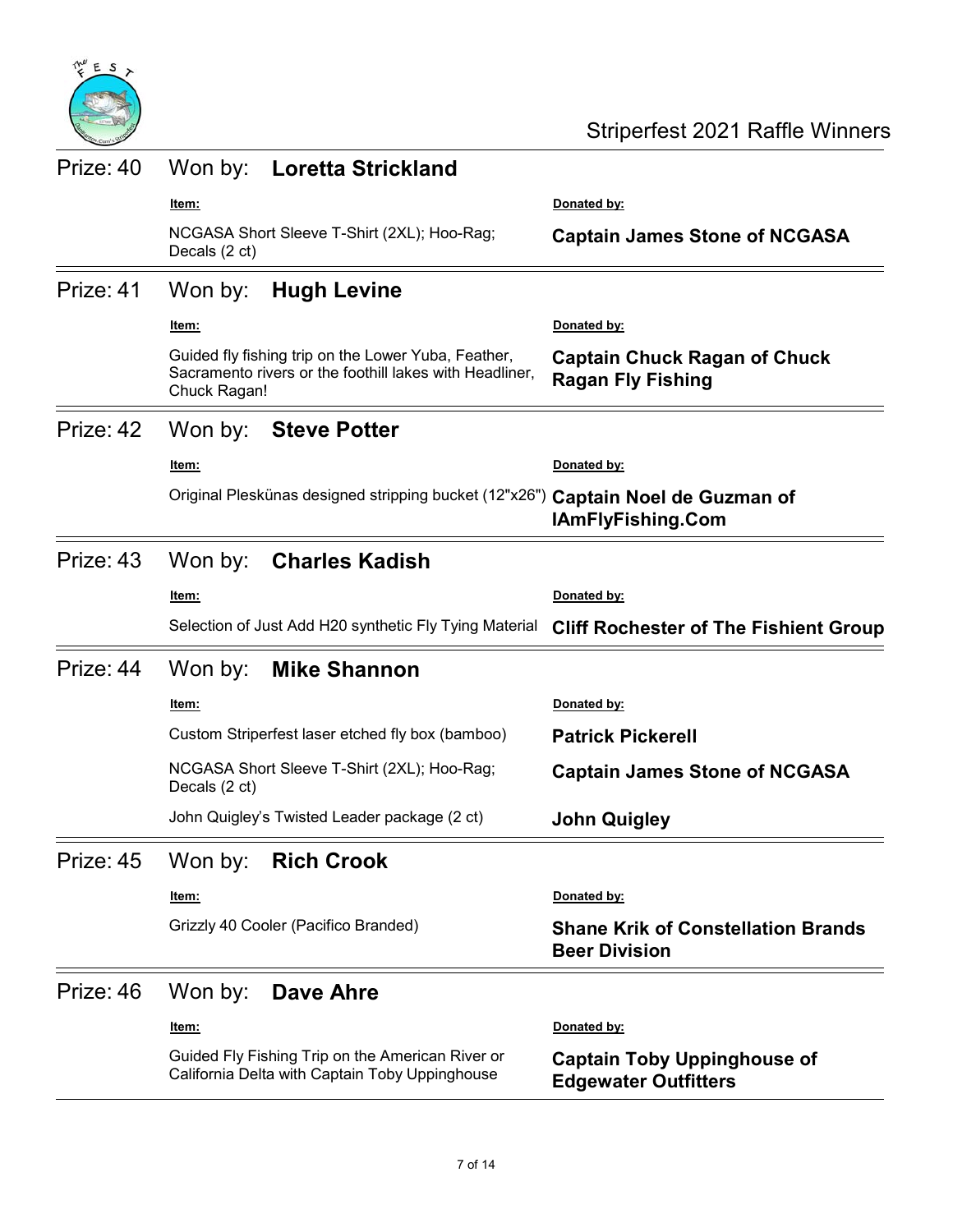

| Prize: 47 |                          | Won by: Justin Cordonnier, Jr                                                                                                              |                                                                           |
|-----------|--------------------------|--------------------------------------------------------------------------------------------------------------------------------------------|---------------------------------------------------------------------------|
|           | ltem:                    |                                                                                                                                            | Donated by:                                                               |
|           | <b>Fly Fishing Flies</b> | Montana Fly Co Boat Box filled with 2 dozen Baitfish                                                                                       | <b>Jake Chutz; Stirling Tyler of Montana</b><br>Fly Co.                   |
| Prize: 48 | Won by:                  | <b>Eric Hein</b>                                                                                                                           |                                                                           |
|           | ltem:                    |                                                                                                                                            | Donated by:                                                               |
|           |                          | Scientific Anglers Sonar Camo Intermediate WF-8-I<br>DK Blue/Clear Fly Fishing Line                                                        | Joe Wolthuis of Scientific Anglers                                        |
| Prize: 49 | Won by:                  | Larry Garibaldi                                                                                                                            |                                                                           |
|           | ltem:                    |                                                                                                                                            | Donated by:                                                               |
|           | written by Henry Cowen   | Fly Fishing for Freshwater Stripers, limited edition                                                                                       | <b>Henry Cowen of Cowen's Quality</b><br><b>Flies &amp; Guide Service</b> |
|           |                          | Nature Photography Note Cards (10 ct)                                                                                                      | <b>Jeannie Wallen</b>                                                     |
| Prize: 50 | Won by:                  | <b>Craig Dennis</b>                                                                                                                        |                                                                           |
|           | <u>ltem:</u>             |                                                                                                                                            | Donated by:                                                               |
|           | Cup, Sticker Pack)       | Loon Gift Pack (Accessory Fly Tying Kit, Hat, Utility                                                                                      | <b>Captain Hogan Brown of Loon</b><br><b>Outdoors</b>                     |
| Prize: 51 | Won by:                  | <b>Jay Remley</b>                                                                                                                          |                                                                           |
|           | <u>ltem:</u>             |                                                                                                                                            | Donated by:                                                               |
|           |                          | TFO Gift Certificate for a Fishing Rod of Choice                                                                                           | <b>Frank-Paul King of Temple Fork</b><br><b>Outfitters</b>                |
|           | Prize: 52 Won by:        | <b>Dave Fontaine</b>                                                                                                                       |                                                                           |
|           | <u>ltem:</u>             |                                                                                                                                            | Donated by:                                                               |
|           |                          | Umpqua Boat, Dozen Whistler Fly Fishing Flies,<br>Umpqua Perform X HD Striper Leader (3ct) and<br>Umpqua Perform X HD Redfish Leader (3ct) | <b>Russ Miller of Umpqua Feather</b><br><b>Merchants</b>                  |
| Prize: 53 | Won by:                  | <b>Loretta Strickland</b>                                                                                                                  |                                                                           |
|           | <u>ltem:</u>             |                                                                                                                                            | Donated by:                                                               |
|           |                          | Scientific Anglers Sonar Camo Intermediate WF-8-I<br>DK Blue/Clear Fly Fishing Line                                                        | Joe Wolthuis of Scientific Anglers                                        |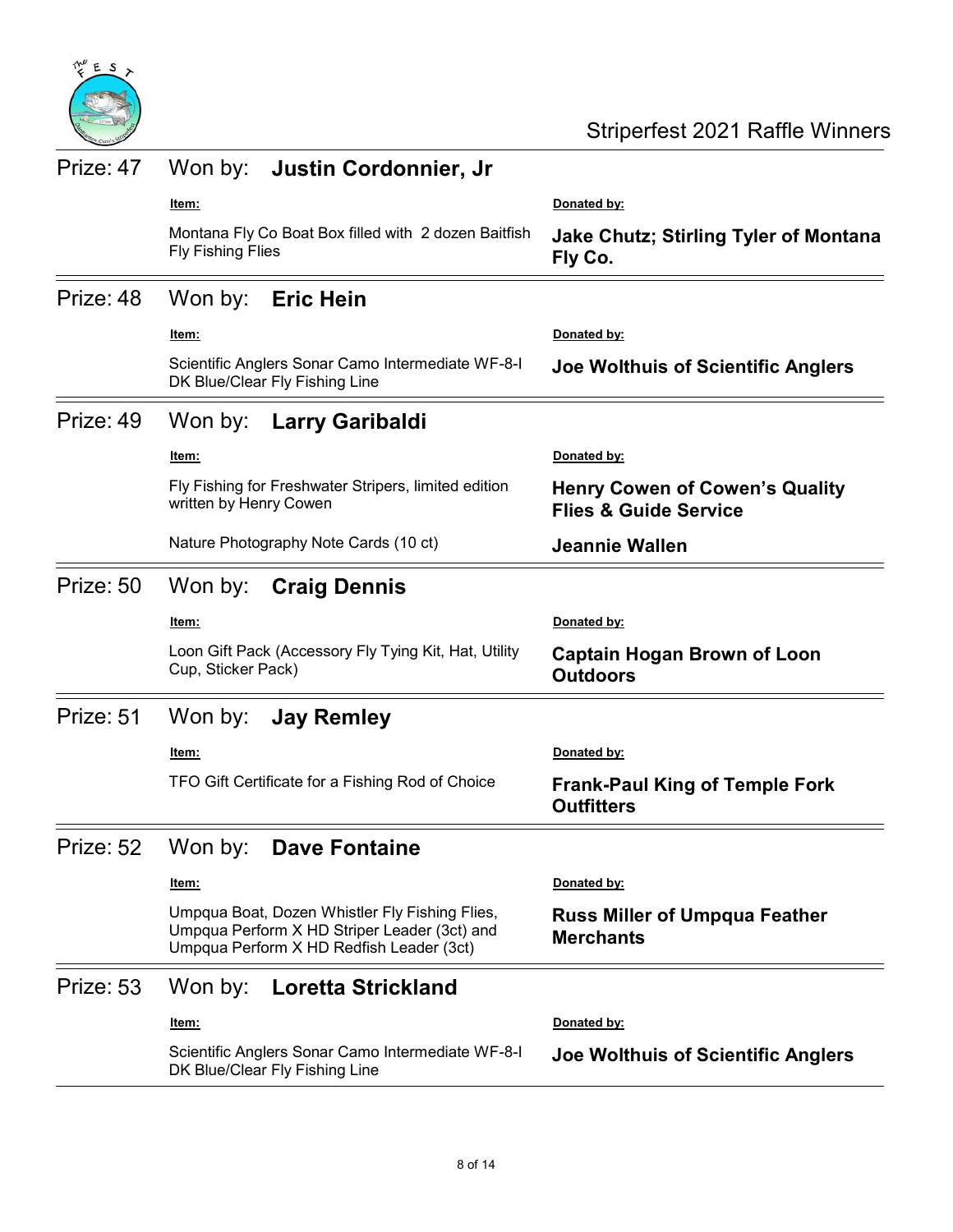

| Prize: 54 |                                       | Won by: Darryl Davis                                                                              |                                                                                |
|-----------|---------------------------------------|---------------------------------------------------------------------------------------------------|--------------------------------------------------------------------------------|
|           | <u>ltem:</u>                          |                                                                                                   | Donated by:                                                                    |
|           | Nature Photography Note Cards (10 ct) |                                                                                                   | Jeannie Wallen                                                                 |
|           | <b>Fisher Magazine</b>                | One year subscription certificate to California Fly                                               | <b>Richard Anderson of California Fly</b><br><b>Fisher Magazine</b>            |
| Prize: 55 | Won by:                               | <b>Mark Aman</b>                                                                                  |                                                                                |
|           | <u>ltem:</u>                          |                                                                                                   | Donated by:                                                                    |
|           |                                       | Key chain (Pacifico Branded)                                                                      | <b>Shane Krik of Constellation Brands</b><br><b>Beer Division</b>              |
|           | Shop & FFS Hat                        | Gift certificate (\$50) to Fly Fishing Specialties Fly                                            | <b>Rick Anderson of Fly Fishing</b><br><b>Specialties Fly Shop</b>             |
| Prize: 56 | Won by:                               | <b>Bill Blanchette</b>                                                                            |                                                                                |
|           | ltem:                                 |                                                                                                   | Donated by:                                                                    |
|           |                                       | Discounted (50% off) Guided San Diego Mako Fly<br>Fishing Charter with the Renowned Conway Bowman | <b>Captain Conway Bowman of</b><br><b>Bluewater Guides and Outfitters, LLC</b> |
| Prize: 57 | Won by:                               | <b>Doug Eberhardt</b>                                                                             |                                                                                |
|           | ltem:                                 |                                                                                                   | Donated by:                                                                    |
|           | Floating Line)                        | Echo Base Kit Fly Fishing Outfit (5 wt, Rod, Reel,                                                | <b>Captain Bryce Tedford of Bryce</b><br><b>Tedford Fly Fishing</b>            |
| Prize: 58 | Won by:                               | <b>Sheree Kajiwara</b>                                                                            |                                                                                |
|           | ltem:                                 |                                                                                                   | Donated by:                                                                    |
|           |                                       | Custom Granite Fly Tying Vise Pedestal Base                                                       | <b>Lee Rice</b>                                                                |
|           |                                       | Key chain (Pacifico Branded)                                                                      | <b>Shane Krik of Constellation Brands</b><br><b>Beer Division</b>              |
| Prize: 59 | Won by:                               | <b>Hugh Levine</b>                                                                                |                                                                                |
|           | <u>ltem:</u>                          |                                                                                                   | Donated by:                                                                    |
|           |                                       | Custom Striperfest laser etched fly box (bamboo)                                                  | <b>Patrick Pickerell</b>                                                       |
|           |                                       | Nature Boy Design's HD Paracoil Retractor                                                         | <b>Keith Westra of Nature Boy Designs</b>                                      |
| Prize: 60 | Won by:                               | <b>Bill Matthews</b>                                                                              |                                                                                |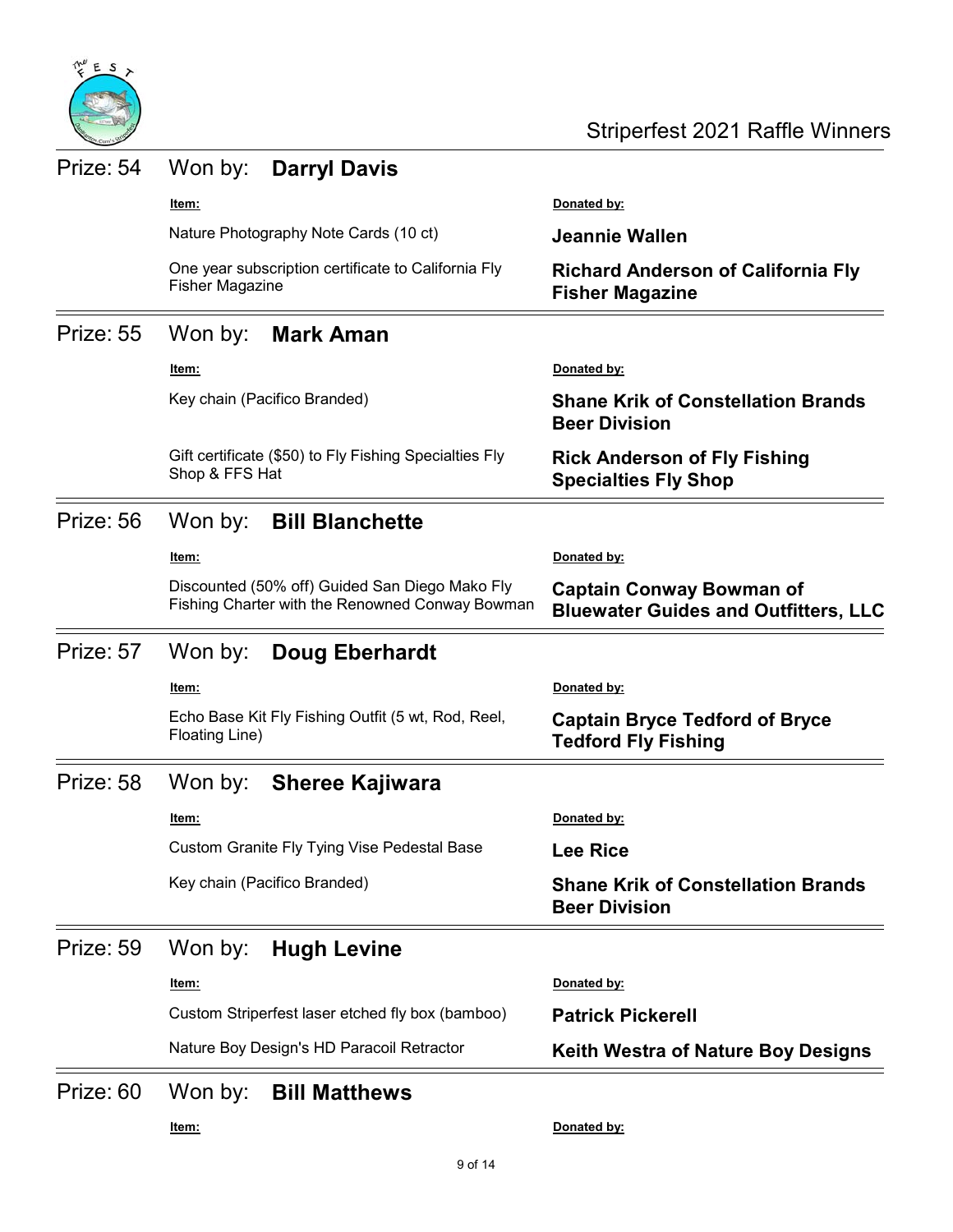

| Prize: 60 | Won by:               | <b>Bill Matthews</b>                                                               |                                                         |
|-----------|-----------------------|------------------------------------------------------------------------------------|---------------------------------------------------------|
|           | <u>ltem:</u>          |                                                                                    | Donated by:                                             |
|           | (California)          | Buff CoolNet UV+ Multifunctional Headwear                                          | <b>Casey Rolig of Buff USA</b>                          |
|           | Leo Gutteres himself! | One dozen Custom Fly Fishing Crease Flies tied by                                  | <b>Leo Gutterres</b>                                    |
| Prize: 61 | Won by:               | Larry Garibaldi                                                                    |                                                         |
|           | Item:                 |                                                                                    | Donated by:                                             |
|           |                       | Galvan Torque - 8 Clear Fly Fishing Reel                                           | <b>Marcos Galvan of Galvan Fly Reels</b>                |
| Prize: 62 | Won by:               | <b>Richard Peters</b>                                                              |                                                         |
|           | ltem:                 |                                                                                    | Donated by:                                             |
|           | (9 wt; 990-4)         | TFO Lefty Kreh Professional Series II Fly Fishing Rod                              | <b>Howard McKinney of Fishabout Travel</b>              |
| Prize: 63 | Won by:               | <b>Derald Lahti</b>                                                                |                                                         |
|           | <u>ltem:</u>          |                                                                                    | Donated by:                                             |
|           | Carbon)               | Simms Challenger Mesh Duffle (60L Hex Flo Camo                                     | <b>John Sherman of Simms Fishing</b><br><b>Products</b> |
| Prize: 64 | Won by:               | <b>Bill Matthews</b>                                                               |                                                         |
|           | <u>ltem:</u>          |                                                                                    | Donated by:                                             |
|           |                       | Nature Photography Note Cards (10 ct)                                              | <b>Jeannie Wallen</b>                                   |
|           |                       | Nature Boy Design's HD Paracoil Retractor                                          | <b>Keith Westra of Nature Boy Designs</b>               |
| Prize: 65 | Won by:               | <b>Matt Havelock</b>                                                               |                                                         |
|           | <u>ltem:</u>          |                                                                                    | Donated by:                                             |
|           | Popper's Neal Pultz   | Over 3 Dozen Poppers (Fly Fishing Flies) tied by Pultz Neal Pultz of Pultz Poppers |                                                         |
| Prize: 66 | Won by:               | Dave Ahre                                                                          |                                                         |
|           | <u>ltem:</u>          |                                                                                    | Donated by:                                             |
|           | (9wt 9ft 4pc)         | RedTruck Fly Fishing Diesel 990-4 Fly Fishing Rod                                  | <b>James Park of Redtruck Fly Fishing</b><br>Co.        |
| Prize: 67 | Won by:               | <b>Vaughn Willett</b>                                                              |                                                         |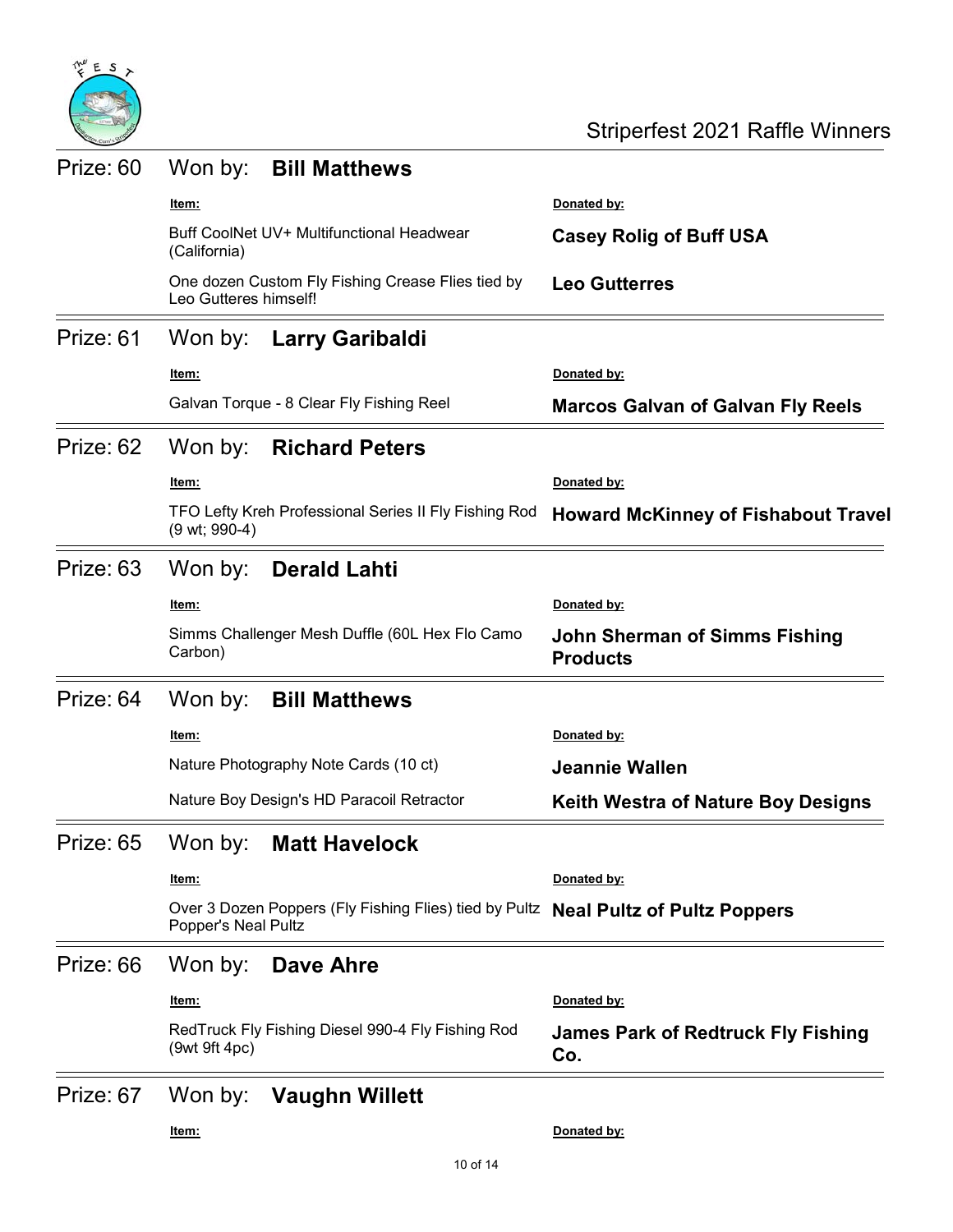

| Prize: 67 | Won by:<br><b>Vaughn Willett</b>                                                                          |                                                                    |
|-----------|-----------------------------------------------------------------------------------------------------------|--------------------------------------------------------------------|
|           | ltem:                                                                                                     | Donated by:                                                        |
|           | Gift certificate for choice of one pair of Chota wading<br>boots                                          | <b>Mark Brown/Chris Bertucci of Chota</b><br><b>Outdoor Gear</b>   |
| Prize: 68 | Won by:<br><b>Doug Eberhardt</b>                                                                          |                                                                    |
|           | <u>ltem:</u>                                                                                              | Donated by:                                                        |
|           | Key chain (Pacifico Branded)                                                                              | <b>Shane Krik of Constellation Brands</b><br><b>Beer Division</b>  |
|           | Deer hair diver and slider Fly Fishing Flies (10 ct)<br>exquisitely tied by Floris Van den Berg           | <b>Floris Van den Berg</b>                                         |
| Prize: 69 | Won by:<br>Larry Garibaldi                                                                                |                                                                    |
|           | <u>ltem:</u>                                                                                              | Donated by:                                                        |
|           | Nature Boy Design's HD Paracoil Retractor                                                                 | <b>Keith Westra of Nature Boy Designs</b>                          |
|           | Fly Fishing California: A No Nonsense Guide to Top<br>Waters by Ken Hanley & Friends; Misc Tying Material | <b>Ken Hanley of Adventures</b><br><b>Beyond/Pacific Extremes</b>  |
| Prize: 70 | Won by:<br><b>Andrew Slade</b>                                                                            |                                                                    |
|           | <u>ltem:</u>                                                                                              | Donated by:                                                        |
|           | Gift certificate (\$50) to Fly Fishing Specialties Fly<br>Shop & FFS Hat                                  | <b>Rick Anderson of Fly Fishing</b><br><b>Specialties Fly Shop</b> |
|           | Key chain (Pacifico Branded)                                                                              | <b>Shane Krik of Constellation Brands</b><br><b>Beer Division</b>  |
| Prize: 71 | Won by:<br><b>Jay Remley</b>                                                                              |                                                                    |
|           | Item:                                                                                                     | Donated by:                                                        |
|           | Redington Field Kit - Coastal Coldwater Fly Fishing<br>Outfit (Rod, Reel, Line, Leader; 990-4)            | <b>Alex Ramirez of Outdoor Specialty</b><br><b>Products</b>        |
| Prize: 72 | Won by:<br><b>Derald Lahti</b>                                                                            |                                                                    |
|           | Item:                                                                                                     | Donated by:                                                        |
|           | Simms Freestone Sling Pack (Pewter)                                                                       | <b>John Sherman of Simms Fishing</b><br><b>Products</b>            |
| Prize: 73 | Won by:<br>Larry Garibaldi                                                                                |                                                                    |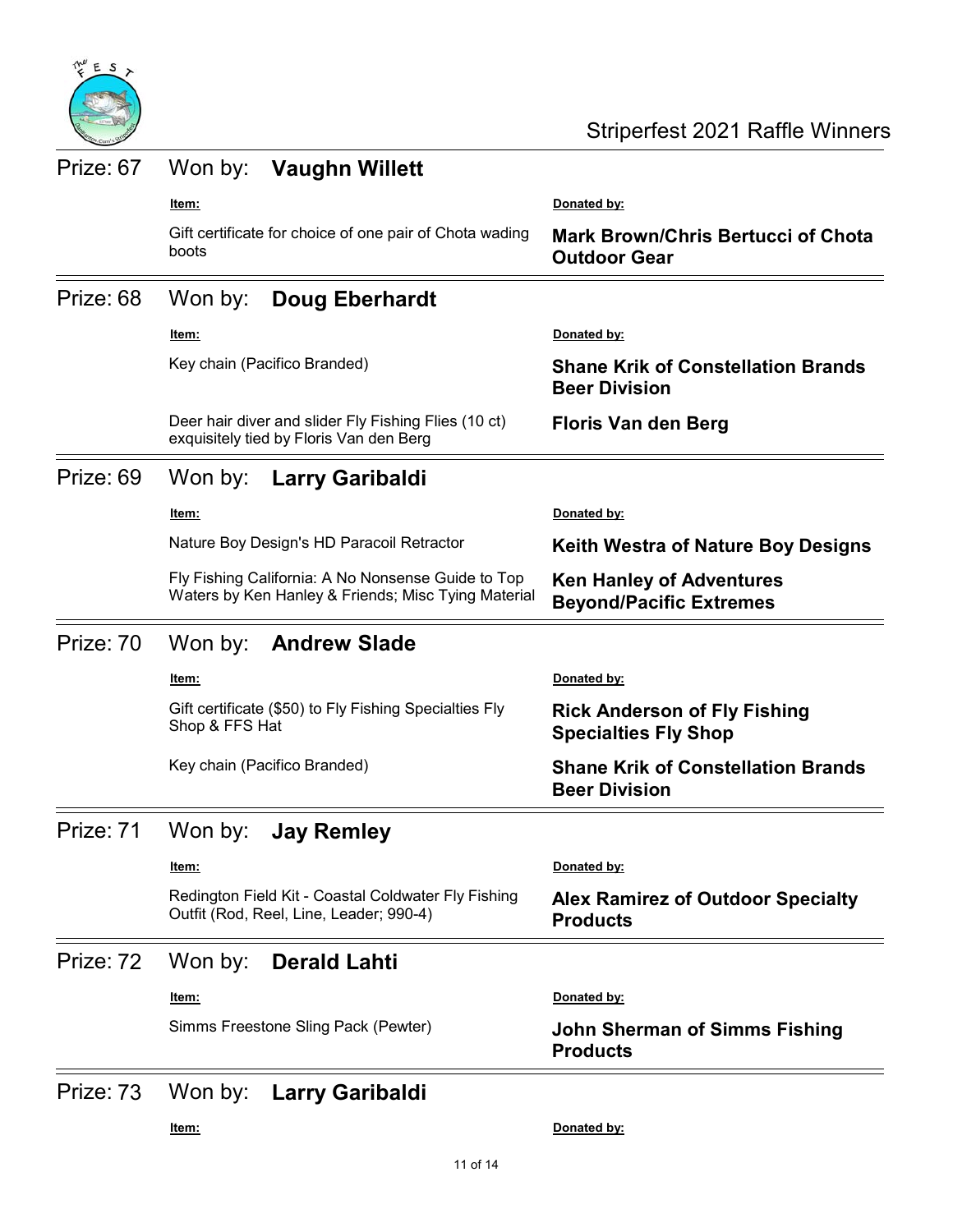

| Prize: 73 | Won by:<br>Larry Garibaldi                                                                     |                                                                        |
|-----------|------------------------------------------------------------------------------------------------|------------------------------------------------------------------------|
|           | ltem:                                                                                          | Donated by:                                                            |
|           | Cliff Outdoors Bugger Beast Jr. Fly Box with Custom<br>Striped Bass Artwork by Jeff Currier    | <b>Matt Cassel/Jeff Currier of Cliff</b><br><b>Outdoors</b>            |
|           | Key chain (Pacifico Branded)                                                                   | <b>Shane Krik of Constellation Brands</b><br><b>Beer Division</b>      |
| Prize: 74 | Won by:<br><b>Rich Crook</b>                                                                   |                                                                        |
|           | Item:                                                                                          | Donated by:                                                            |
|           | Assortment of Delta Bass Bugs Streamer Fly Fishing<br>Flies                                    | <b>Bradley Pultz of Delta Bass Bugs</b>                                |
|           | Nature Boy Design's HD Paracoil Retractor                                                      | <b>Keith Westra of Nature Boy Designs</b>                              |
| Prize: 75 | Won by:<br>Jim May                                                                             |                                                                        |
|           | ltem:                                                                                          | Donated by:                                                            |
|           | One dozen Clouser Fly Fishing Flies tied by Loretta<br>Strickland                              | <b>Loretta Strickland</b>                                              |
|           | Buff CoolNet UV+ Multifunctional Headwear<br>(California)                                      | <b>Casey Rolig of Buff USA</b>                                         |
| Prize: 76 | Won by:<br><b>Larry Garibaldi</b>                                                              |                                                                        |
|           | ltem:                                                                                          | Donated by:                                                            |
|           | Redington Field Kit - Coastal Coldwater Fly Fishing<br>Outfit (Rod, Reel, Line, Leader; 990-4) | <b>Rich Perkins of Redington</b>                                       |
| Prize: 77 | Won by:<br><b>Hugh Levine</b>                                                                  |                                                                        |
|           | ltem:                                                                                          | Donated by:                                                            |
|           | Boga Grip Model 130 (30 lb)                                                                    | Jennifer Gardner/Gary Alldredge of<br>Eastaboga Tackle Mfg., Co., Inc. |
| Prize: 78 | Won by:<br><b>Mark Aman</b>                                                                    |                                                                        |
|           | <u>ltem:</u>                                                                                   | Donated by:                                                            |
|           | Key chain (Pacifico Branded)                                                                   | <b>Shane Krik of Constellation Brands</b><br><b>Beer Division</b>      |
|           | Lee Haskin Fly Box filled with an assortment of Lee<br>Haskin Fly Fishing Flies (15 ct)        | Lee Haskin of Lee's Fly Specialties                                    |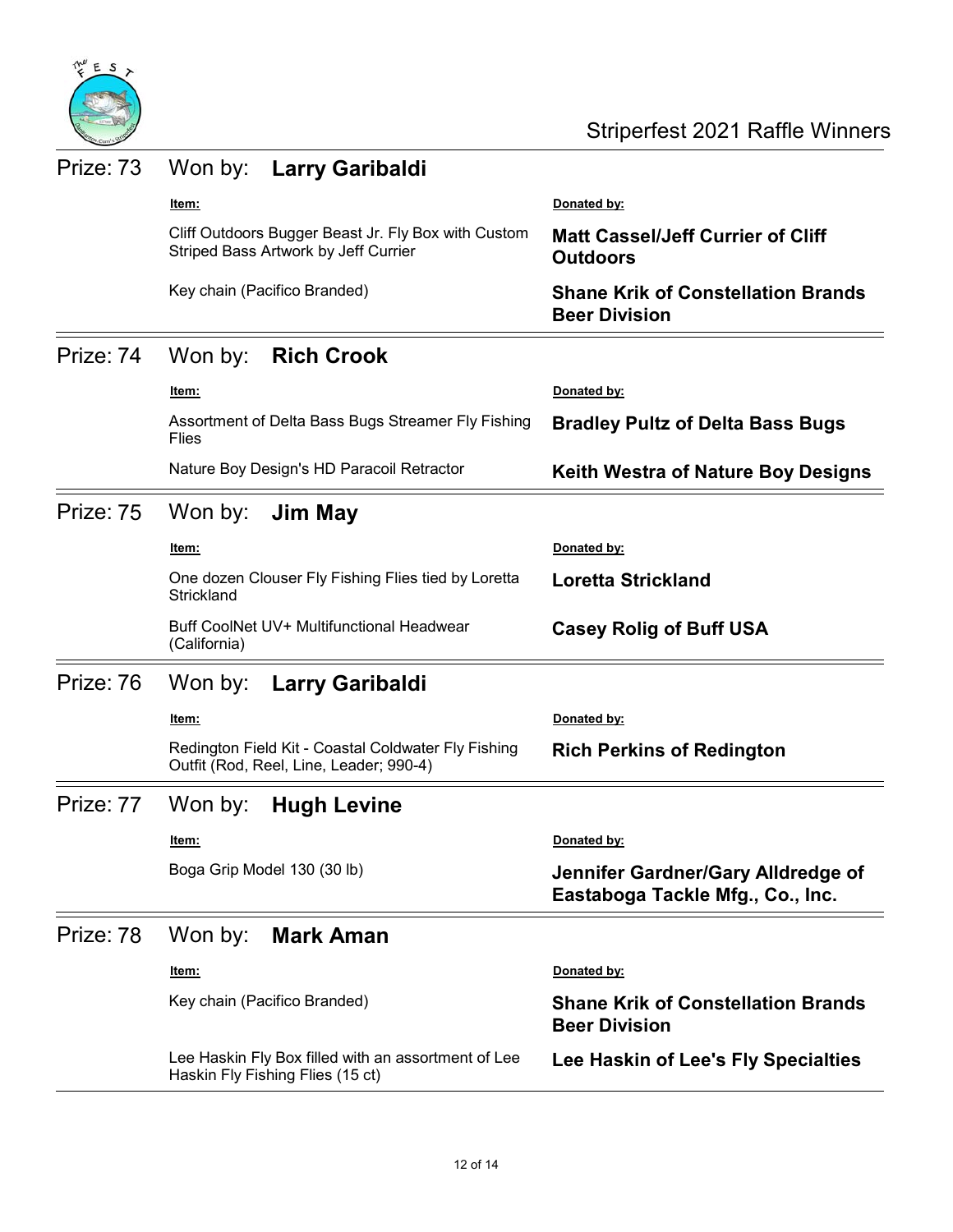

| Prize: 79              | Won by:                                                                                       | Dave Ahre                                     |                                                                    |
|------------------------|-----------------------------------------------------------------------------------------------|-----------------------------------------------|--------------------------------------------------------------------|
|                        | ltem:                                                                                         |                                               | Donated by:                                                        |
|                        | Half dozen Belize Grand Slam Fly Fishing Flies                                                |                                               | <b>Greg Mau</b>                                                    |
|                        | One Dozen Rattle Clouser Fly Fishing Flies tied by Fly<br>Tier Extraordinaire Ben Byng        |                                               | <b>Ben Byng</b>                                                    |
| Prize: 80              | Won by:                                                                                       | John Hodgson                                  |                                                                    |
|                        | <u>ltem:</u>                                                                                  |                                               | Donated by:                                                        |
|                        |                                                                                               | Key chain (Pacifico Branded)                  | <b>Shane Krik of Constellation Brands</b><br><b>Beer Division</b>  |
|                        |                                                                                               | Glacier Outdoor Wader Storage w/ Changing Mat | <b>Wayne Syn of Orland Outfitters</b>                              |
| Prize: 81              | Won by:                                                                                       | <b>Derald Lahti</b>                           |                                                                    |
|                        | ltem:                                                                                         |                                               | Donated by:                                                        |
|                        | Cast N Catch class for 2 people on Matt Heron Fly<br>Fishing School's private, stocked ponds. |                                               | <b>Matt Heron of Matt Heron Fly Fishing</b>                        |
| Prize: 82              | Won by:                                                                                       | <b>Lee Rice</b>                               |                                                                    |
|                        | ltem:                                                                                         |                                               | Donated by:                                                        |
|                        | Intermediate                                                                                  | RIO Premier Striper Fly Fishing Line (WF8I) - | <b>Rich Perkins of RIO</b>                                         |
| Prize: 83              | Won by:                                                                                       | <b>Richard Peters</b>                         |                                                                    |
|                        | <u>ltem:</u>                                                                                  |                                               | Donated by:                                                        |
|                        |                                                                                               | Key chain (Pacifico Branded)                  | <b>Shane Krik of Constellation Brands</b><br><b>Beer Division</b>  |
|                        | Gift certificate (\$50) to Fly Fishing Specialties Fly<br>Shop & FFS Hat                      |                                               | <b>Rick Anderson of Fly Fishing</b><br><b>Specialties Fly Shop</b> |
| Prize: 84              | Won by:                                                                                       | <b>Darryl Davis</b>                           |                                                                    |
|                        | ltem:                                                                                         |                                               | Donated by:                                                        |
|                        | Buff CoolNet UV+ Multifunctional Headwear<br>(California)                                     |                                               | <b>Casey Rolig of Buff USA</b>                                     |
|                        | One dozen Delta striper Fly Fishing Flies tied by Tom<br>Malech                               |                                               | <b>Tom Malech</b>                                                  |
| $Diriz \rightarrow 95$ |                                                                                               | $M_{on}$ but Dove Abro                        |                                                                    |

## Prize: 85 Won by: Dave Ahre